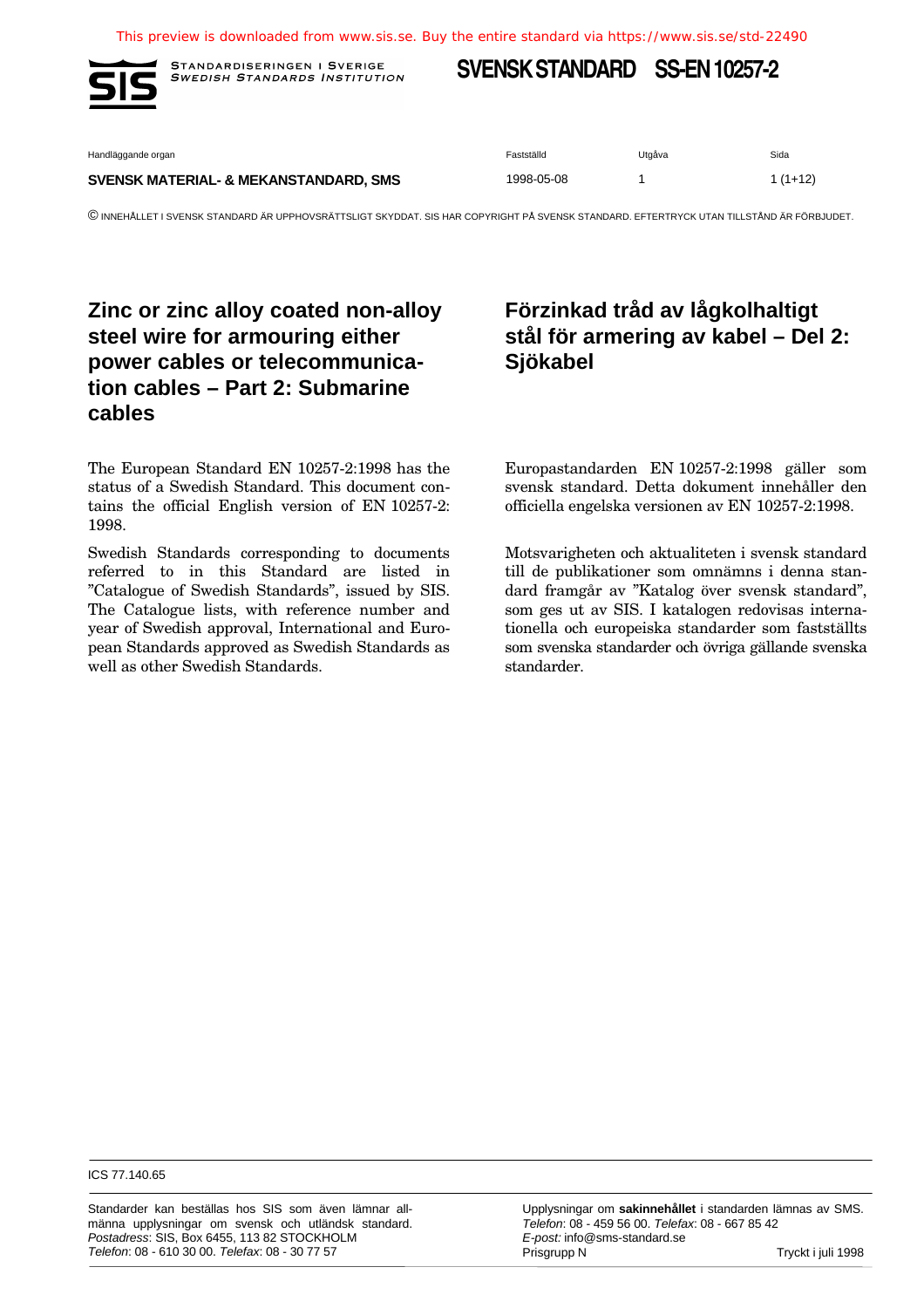This preview is downloaded from www.sis.se. Buy the entire standard via https://www.sis.se/std-22490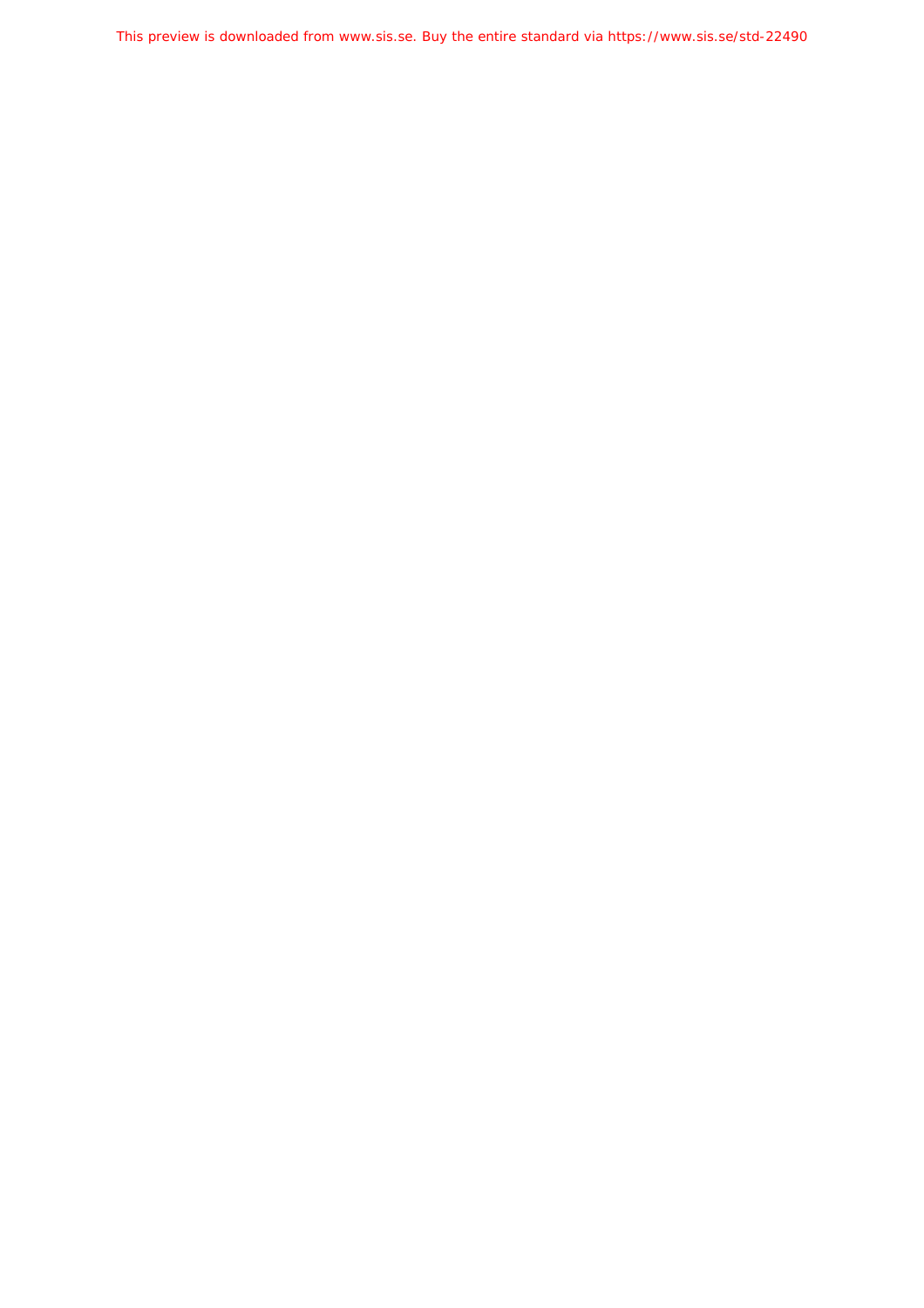# EUROPEAN STANDARD NORME EUROPÉENNE EUROPÄISCHE NORM



April 1998

ICS 77.140.65

Descriptors: wire, armatures, wire rope, ocean environments, galvanizing, zinc alloys, designation, base metal, mechanical properties, dimensions, dimensional tolerances, inspection, tests

English version

## **Zinc or zinc alloy coated non-alloy steel wire for armouring either power cables or telecommunication cables – Part 2: Submarine cables**

Fils en acier non allié, revêtu de zinc ou d´alliage de zinc, pour armure de câbles destinés au transport d énergie ou aux télécommunications – Partie 2: Câbles sousmarins

Mit Zink oder Zinklegierung überzogener unlegierter Stahldraht zur Bewehrung von Strom- und Fenmeldekabeln – Teil 2: Unterseekabel

This European Standard was approved by CEN on 25 March 1998.

CEN members are bound to comply with the CEN/CENELEC Internal Regulations which stipulate the conditions for giving this European Standard the status of a national standard without any alteration. Up-to-date lists and bibliographical references concerning such national standards may be obtained on application to the Central Secretariat or to any CEN member.

The European Standards exist in three official versions (English, French, German). A version in any other language made by translation under the responsibility of a CEN member into its own language and notified to the Central Secretariat has the same status as the official versions.

CEN members are the national standards bodies of Austria, Belgium, Czech Republic, Denmark, Finland, France, Germany, Greece, Iceland, Ireland, Italy, Luxembourg, Netherlands, Norway, Portugal, Spain, Sweden, Switzerland and United Kingdom.



European Committee for Standardization Comité Européen de Normalisation Europäisches Komitee für Normung

Central Secretariat: rue de Stassart 36, B-1050 BRUSSELS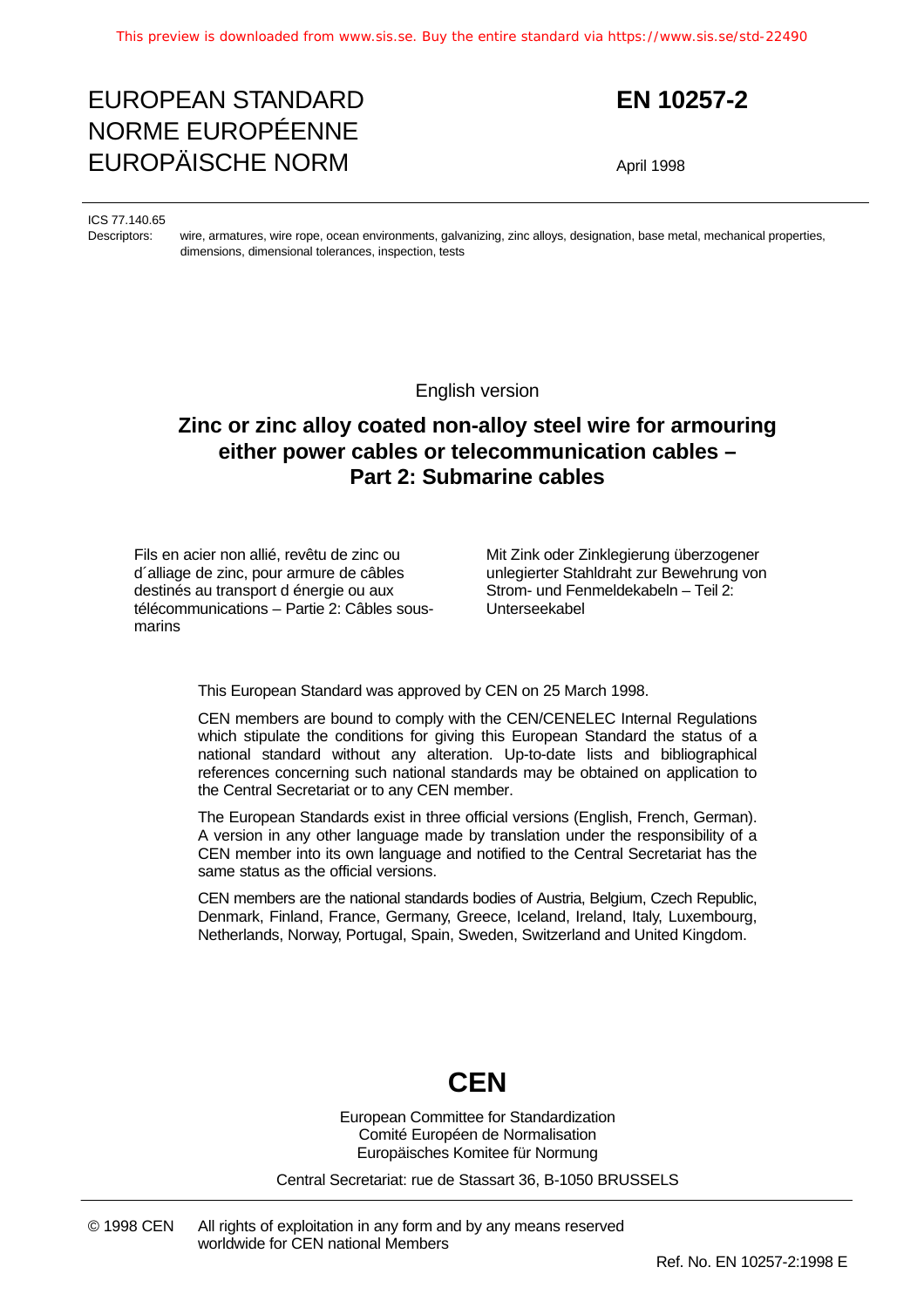| <b>Contents</b>                               | Page          |
|-----------------------------------------------|---------------|
| Foreword                                      | 3             |
| 1 Scope                                       | 4             |
| 2 Normative references                        | 4             |
| 3 Definitions                                 | 5             |
| 4 Information to be supplied by the purchaser | 5             |
| 5 Designation                                 | 5             |
| 6 Manufacture                                 | 6             |
| 7 Requirements                                | 6             |
| 8 Sampling and testing                        | 11            |
| 9 Inspection and documentation                | 11            |
| 10 Methods of test                            | $\mathbf{11}$ |
| 11 Packing and identification                 | 12            |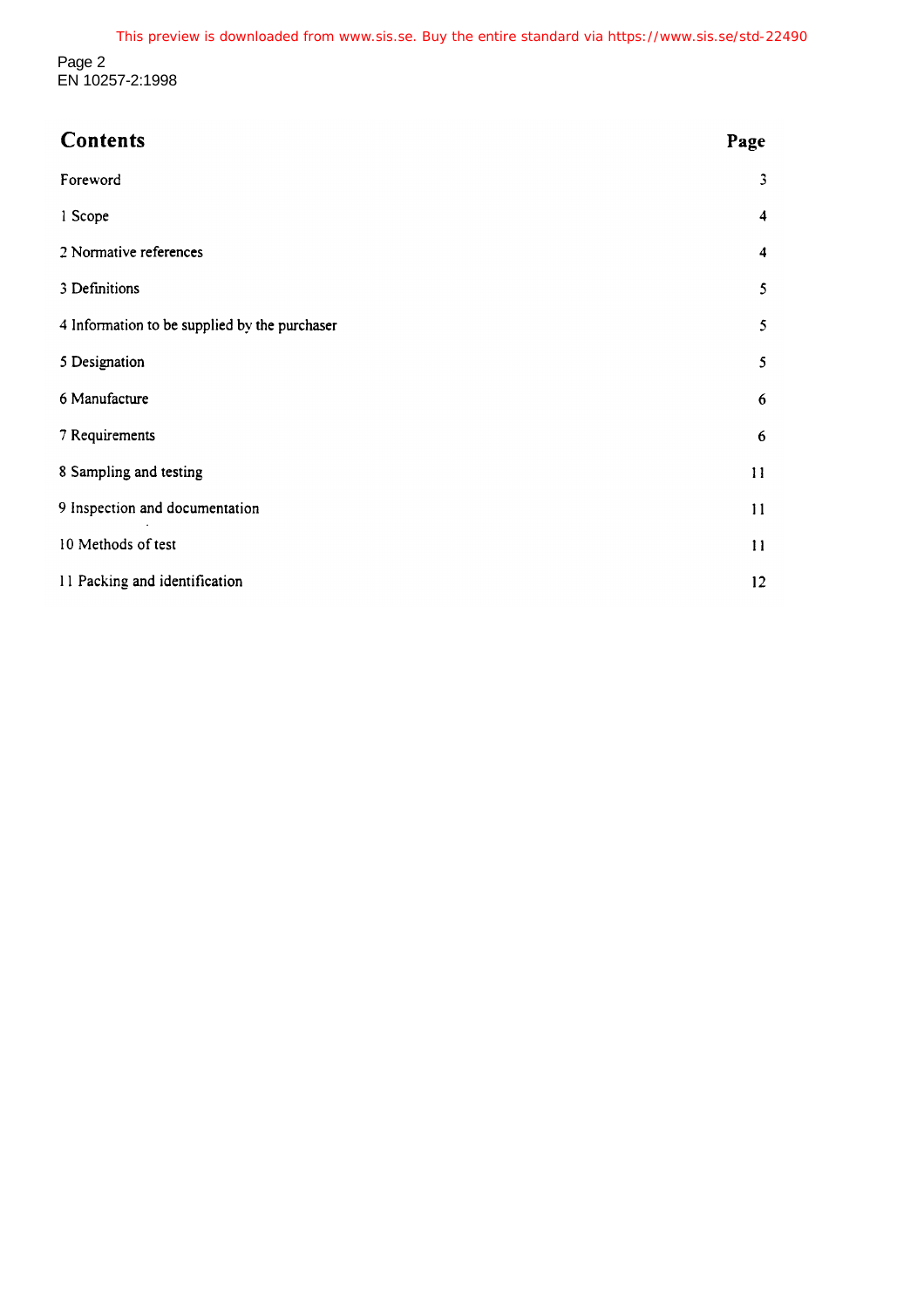### Foreword

This European Standard has been prepared by Technical Committee ECISS/TC 30 "Steel wires", the secretariat of which is held by BSI.

This European Standard shall be given the status of a national standard, either by publication of an identical text or by endorsement, at the latest by October 1998 and conflicting national standards shall be withdrawn at the latest by October 1998.

This Standard is in two Parts.

- This Part 2 of the Standard applies to wire for armouring submarine cables;
- Part 1 applies to wire for armouring land cables.

According to the CEN/CENELEC Internal Regulations, the national standards organizations of the following countries are bound to implement this European Standard: Austria, Belgium, Czech Republic, Denmark, Finland, France. Germany, Greece, Iceland, Ireland, Italy, Luxembourg, Netherlands, Norway, Portugal, Spain, Sweden, Switzerland and the United Kingdom.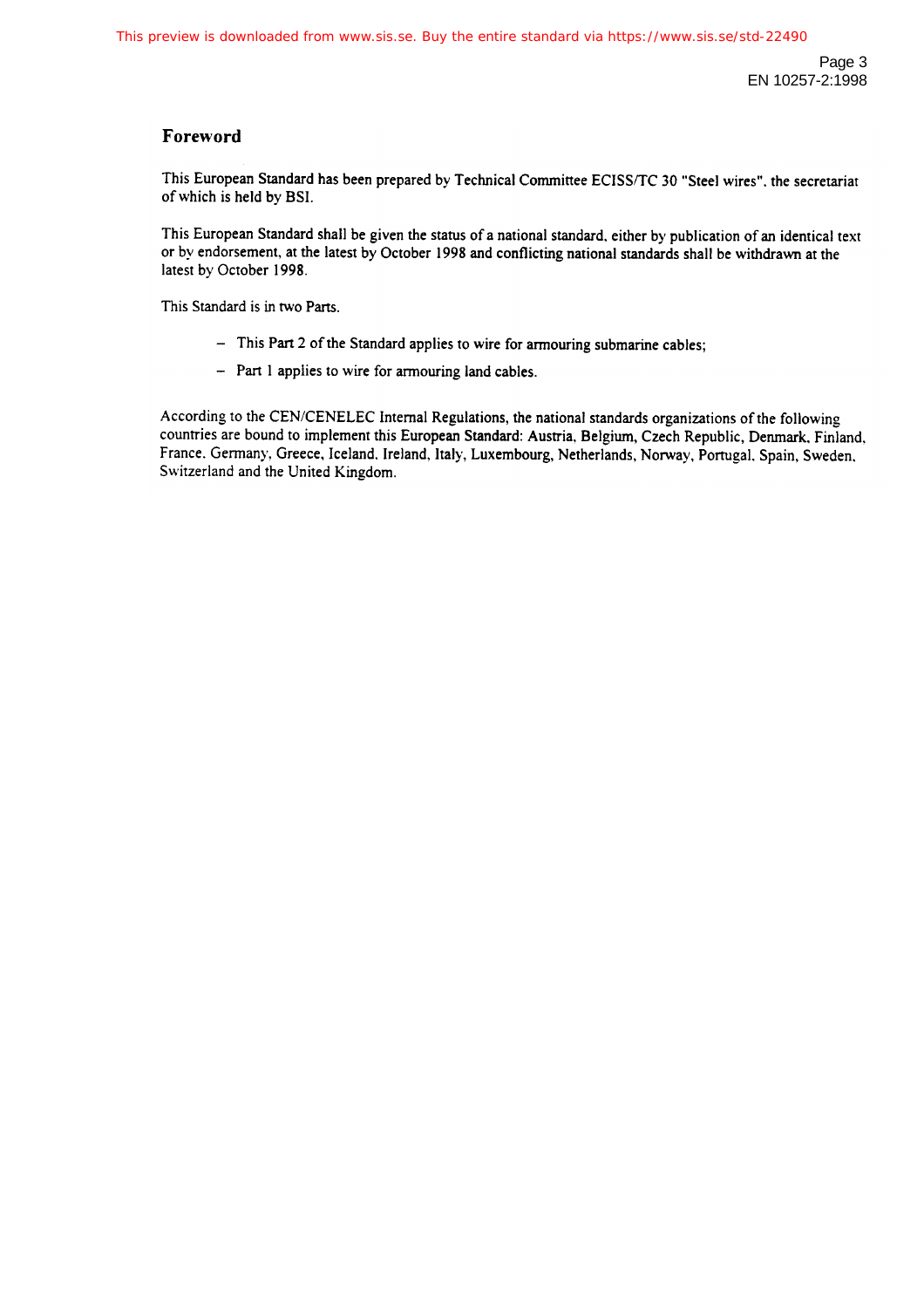Page 4 EN 10257-2:1998

#### $\mathbf{1}$ Scope

This Part of this European Standard specifies requirements for the properties of non-alloy zinc or zinc alloy coated steel wires used for the armouring of either submarine power or telecommunication cables in diameters ranging from 2,12 to 8.50 mm. The nominal wire diameters are specified in tables 2, 3 and 4.

#### $\overline{2}$ Normative references

This European Standard incorporates by dated or undated reference, provisions from other publications. These normative references are cited at the appropriate places in the text and the publications are listed hereafter. For dated references, subsequent amendments to or revisions of any of these publications apply to this European Standard only when incorporated in it by amendment or revision. For undated references the latest edition of the publication referred to applies.

| EN 10016-1   | Non alloy steel rods for drawing and/or cold rolling<br>Part 1: General requirements                                                           |
|--------------|------------------------------------------------------------------------------------------------------------------------------------------------|
| EN 10016-2   | Non-alloy steel rods for drawing and/or cold rolling<br>Part 2: Specific requirements for general purpose rod                                  |
| EN 10016-3   | Non-alloy steel rods for drawing and/or cold rolling<br>Part 3: Specific requirements for rimmed or rimmed substitute for low carbon steel rod |
| EN 10021     | General technical delivery conditions for iron and steel products                                                                              |
| EN 10204     | Metallic products - Types of inspection documents                                                                                              |
| EN 10218-1   | Steel wire and wire products - General<br>Part 1: Test methods                                                                                 |
| EN 10218-2   | Steel wire and wire products - General<br>Part 2: Wire dimensions and tolerances                                                               |
| prEN 10244-1 | Steel wire and wire products - Non-ferrous metallic coatings on wire<br>Part 1: General principles                                             |
| prEN 10244-2 | Steel wire and wire products - Non-ferrous metallic coatings on wire<br>Part 2: Zinc and zinc alloy coatings                                   |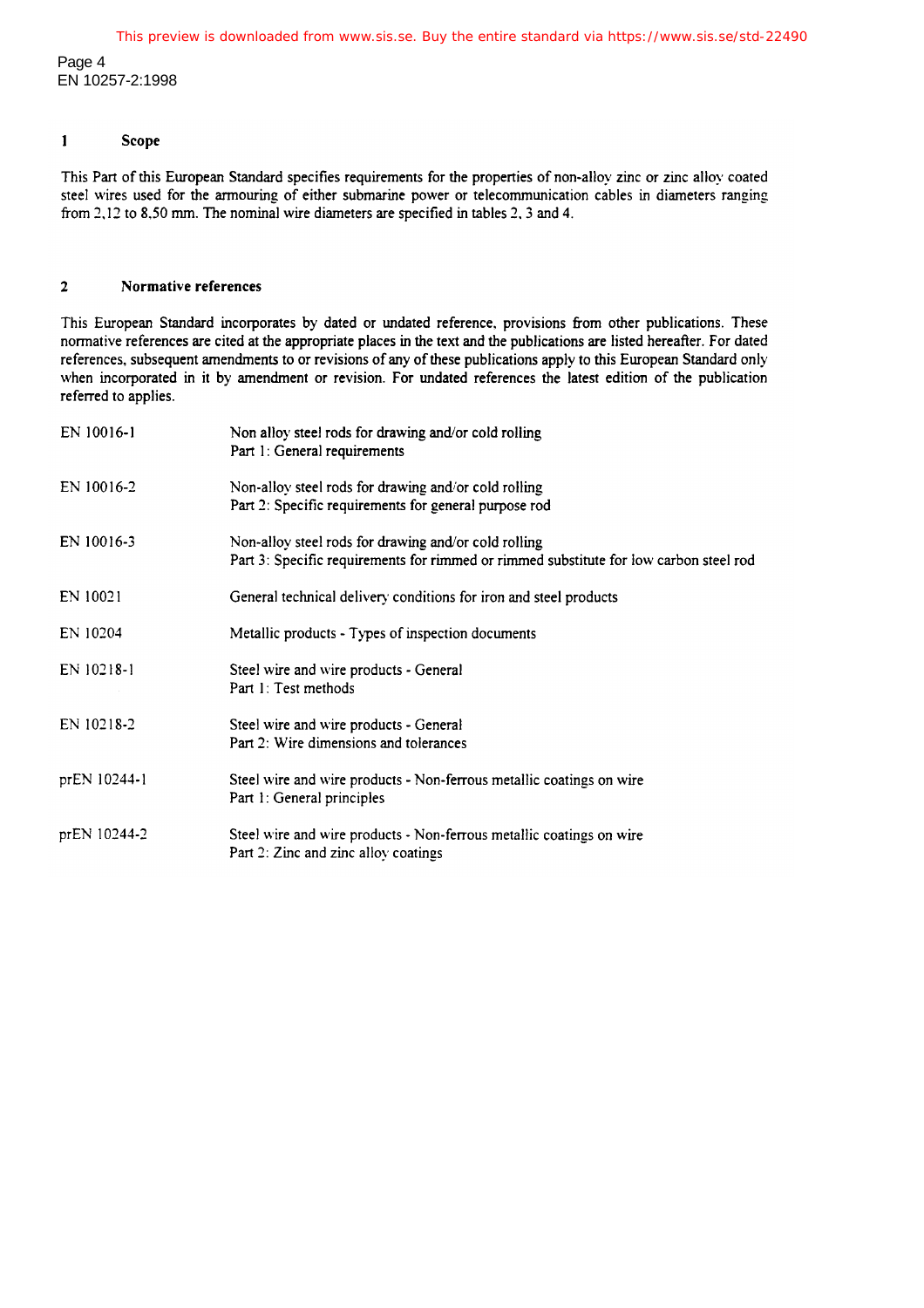Page 5 EN 10257-2:1998

#### **Definitions**  $\overline{\mathbf{3}}$

For the purpose of this Standard, the following definitions apply:

- $3.1$ coil/reel/spool: One continuous length of wire wound in approximately concentric rings.
- $3.2$ batch: Any quantity of finished wire presented for examination and tested at any one time.

#### $\overline{\mathbf{4}}$ Information to be supplied by the purchaser

When ordering wire to this European Standard, the purchaser shall specify:

- $a)$ The designation (see clause 5);
- $b)$ If coating uniformity is to be measured;
- $c)$ The quantity in appropriate units:
- $\mathbf{d}$ The unit weight of coils;
- Instructions for strapping and packaging;  $e)$
- $\hat{D}$ If required, identity for traceability;
- $g)$ Surface condition (see clause 7.3);
- $h)$ Agreed quality characteristics (see clause 8):
- $\ddot{1}$ Inspection document requirements.

#### $\overline{5}$ Designation

The steel wire for submarine cable shall be designated by:

- the number of this European Standard i.e. EN 10257-2;  $a)$
- $b)$ the tensile strength grade;
- $c)$ the nominal wire diameter:
- $\mathbf{d}$ the wire coating type.

Example: Wire for submarine cable to EN 10257-2, grade 85, 2,24 mm diameter zinc coated to prEN 10244-2 class А.

EN 10257-2 - 85 - 2,24 Zn prEN 10244-2 class A.